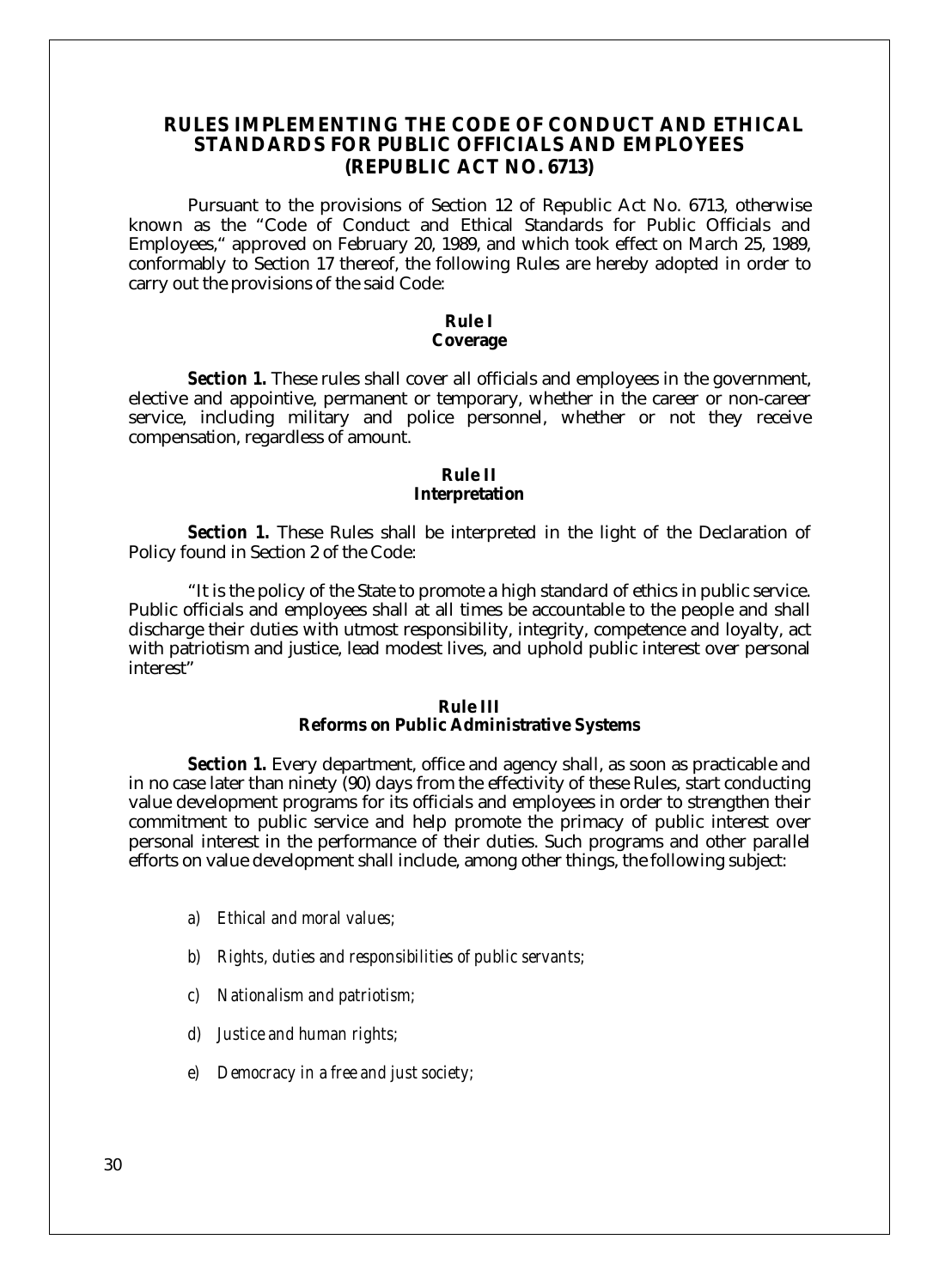- *f) Philippine history, culture and tradition; and*
- *g) Socio-economic conditions prevailing in the country, especially in the depressed areas, and the need for a Code of Conduct and Ethical Standards.*

Continuing refresher courses and seminars and/or workshops to promote a high standard of ethics in public service shall be conducted.

*Section 2.* Professional, scientific, technical trainings and education programs shall enhance to the highest degree, professionalism, excellence, intelligence and skills in the performance and discharge of duties and responsibilities of officials and employees. These programs shall be conducted in all offices of the government and may include subjects that are enumerated in the preceding section.

*Section 3.* It is the responsibility of every head of department, office and agency to ensure that officials and employees attend the value development program and participate in parallel value development efforts.

*Section 4.* Every department office and agency shall conduct continuing studies and analyses of their work systems and procedures to improve delivery of public services. Towards this end, such studies and analyses shall: (1) identify systems and procedures that lead or contribute to negative bureaucratic behavior; (2) simplify rules and procedures to avoid red tape; and (3) devise or adopt systems and procedures that promote official and employee morale and satisfaction.

Each department, office or agency shall develop a service guide or its functional equivalent which shall be regularly updated and made available to the transacting public. A workflow chart showing procedures or flow of documents shall likewise be posted in conspicuous places in the department, office or agency for the informations and guidance of all concerned.

Upon request, the Department of Budget and Management shall assist departments, offices and agencies in the evaluation and adoption of work systems and procedures that will institutionalize a management climate conducive to public accountability.

*Section 5.* Every department, office and agency shall consult the public they serve for the purpose of gathering feedback and suggestions on the efficiency, effectiveness and economy of services. They shall establish mechanism to ensure the conduct of public consultation and hearings.

Section 6. Every department, office and agency shall continuously conduct research and experimentation on measures and adopt innovative programs which will provide motivation to officials and employees in raising the level of observance of public service ethical standards.

*Section 7.* Every department, office and agency shall, in consultation with the Office of the Ombudsman, appoint or designate a Resident Ombudsman who shall act immediately on all request for public assistance referred to him by the Ombudsman and his Deputies. He shall be held accountable for the disposition of all requests for assistance. .

*Section 8.* Government officials shall make themselves available to their staff for consultation and dialogues.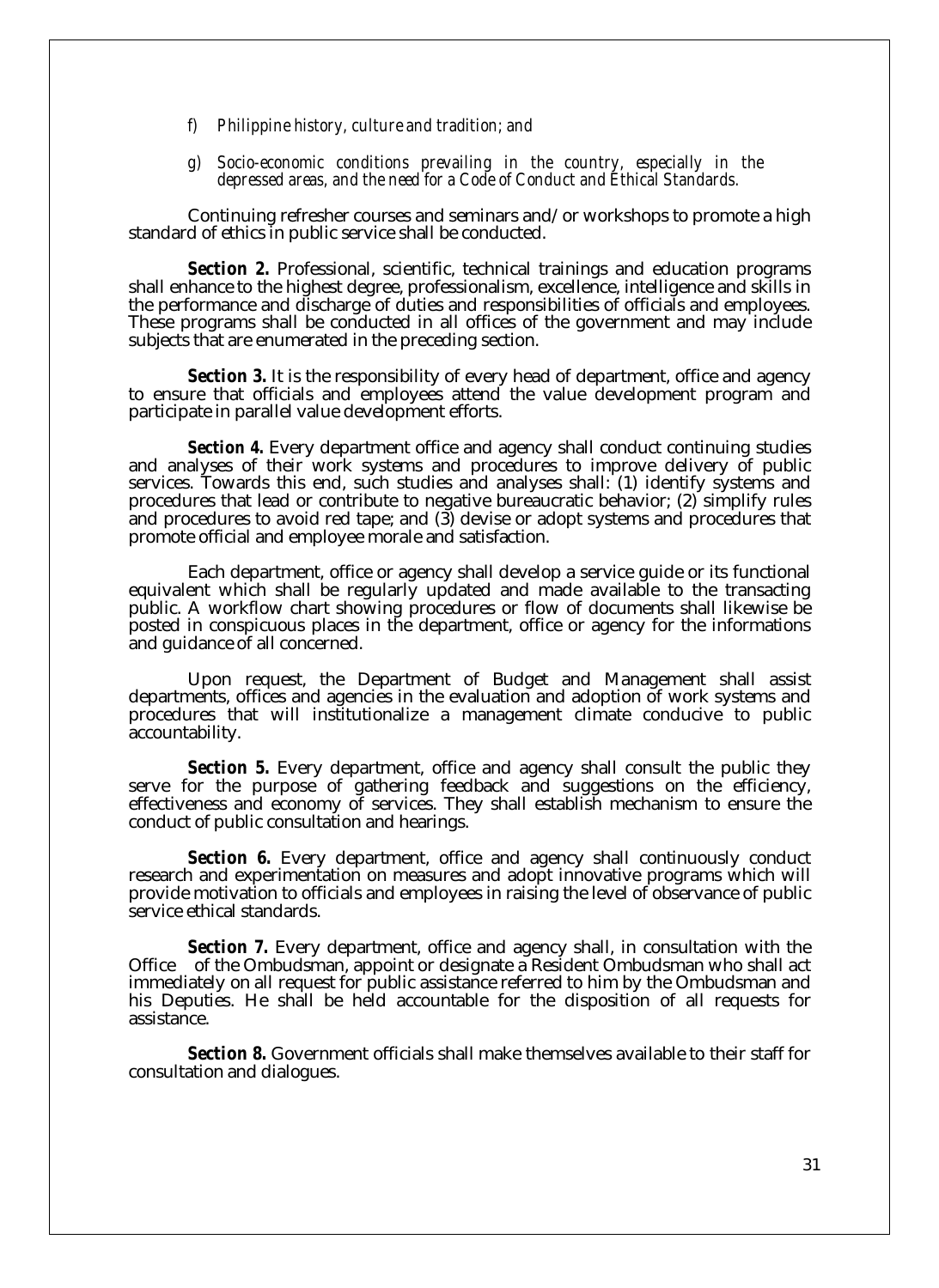### **Rule IV**

## **Transparency of Transaction and Access to Information**

*Section 1.* Subject to reasonable conditions prescribed by law, the State adopts and implements a policy of full public disclosure of all its transactions involving public interest.

*Section 2.* It is the responsibility of heads of departments, offices and agencies to establish measures and standards that will ensure transparency of and openness in public transactions in their respective offices, such as in biddings, purchases, other financial transactions including contracts, status of projects, and all other matters involving public interest.

They shall establish information system that will inform the public of the following: (a) policies, rules, and procedures; (b) work programs, projects, and performance targets; (c) performance reports; and (d) all other documents as may hereafter be classified as public information.

Such public information shall be utilized solely for the purpose of informing the public of such policies, programs and accomplishments, and not to build the public image of any official or employee or to advance his own personal interest.

*Section 3.* Every department, office or agency shall provide official information, records or documents to any requesting public, except if:

- (a) such information, record or document must be kept secret in the interest of national defense or security or the conduct of foreign affairs;
- (b) such disclosure would put the life and safety of an individual in imminent danger;
- (c) the information, record or document sought falls within the concepts of established privilege or recognized exceptions as may be provided by law or settled policy or jurisprudence;
- (d) such information, record or document comprises drafts of decisions, orders, rulings, policy decisions, memoranda, etc.;
- (e) it would disclose information of a personal nature where disclosure would constitute a clearly unwarranted invasion of personal privacy;
- (f) it would disclose investigatory records compiled for law enforcement purposes or information which if written would be contained in such records, but only to the extent that the production of such records or information would (i) interfere with enforcement proceedings, (ii) deprive a person of a right to a fair trial or an impartial adjudication, (iii) disclose the identity of a confidential source and in the case of a record compiled by a criminal law enforcement authority in the course of a criminal investigation, or by an agency conducting a lawful national security intelligence investigation, confidential information furnished only by the confidential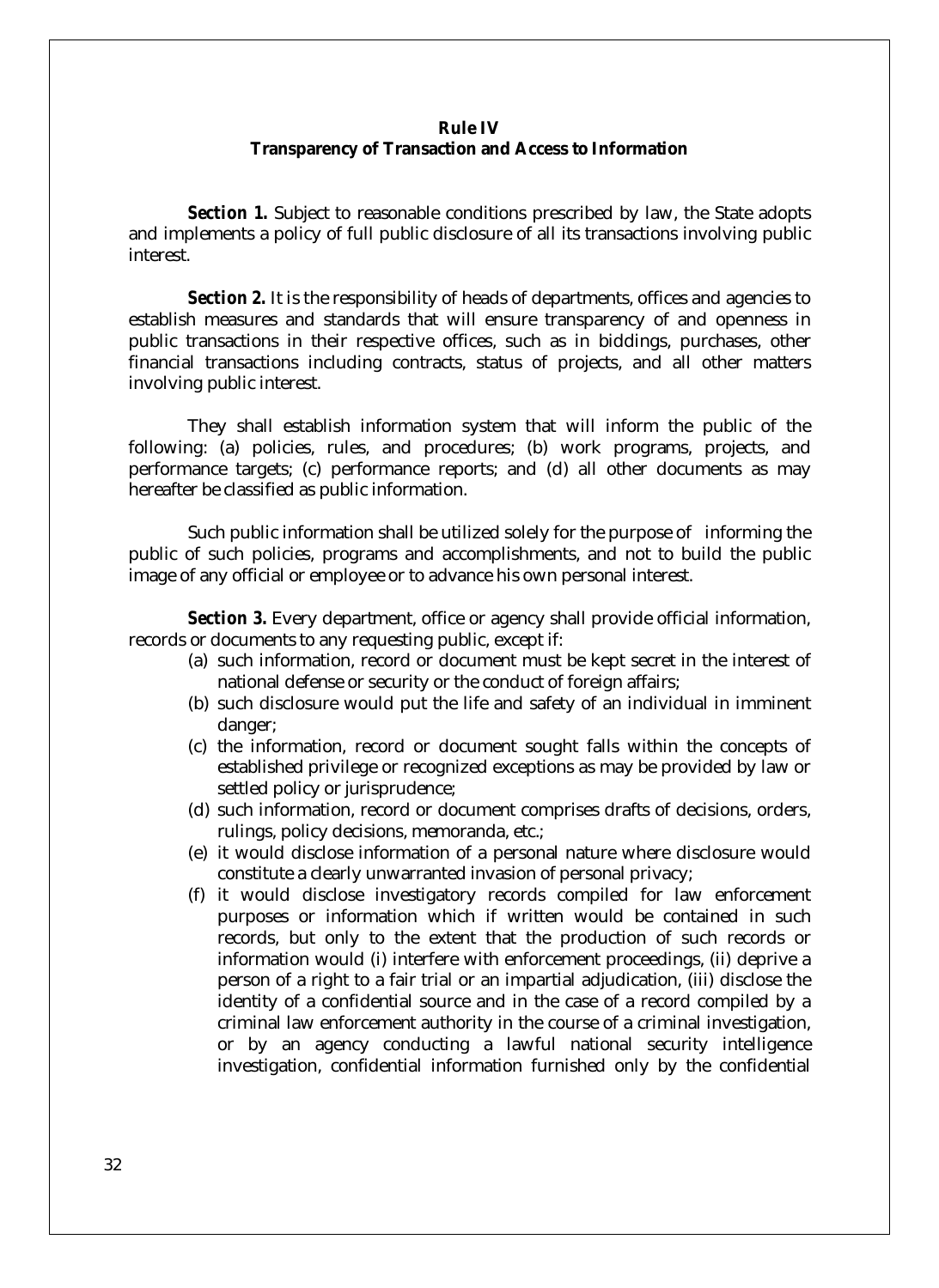source, or (iv) unjustifiably disclose investigative techniques and procedures; or

(g) it would disclose information the premature disclosure of which would (i) in the case of a department, office or agency which agency regulates currencies, securities, commodities, or financial institutions, be likely to lead to significant financial speculation in currencies, securities, or commodities, or significantly endanger the stability of any financial institution; or (ii) in the case of any department, office or agency be likely or significantly to frustrate implementation of a proposed official action, except that subparagraph (f) (ii) shall not apply in any instance where the department, office or agency has already disclosed to the public the content or nature of its proposed action, or where the department, office or agency is required by law to make such disclosure on its own initiative prior to taking final official action on such proposal.

*Section 4*. Every head of department, office and agency shall establish information systems and networks that will effect the widest possible dissemination of information regarding the provisions of the Code, and the policies and programs relative thereto.

#### **Rule V**

#### **Incentives and Rewards System**

*Section 1.* Incentives and rewards shall be granted officials and employees who have demonstrated exemplary service and conduct on the basis of their observance of the norms of conduct laid down in Section 4 of the Code, namely:

- (a) *Commitment to public interest* Officials and employees shall always uphold the public interest over personal interest. All government resources and powers of their respective departments, offices and agencies must be employed and used efficiently, effectively, honestly and economically, particularly to avoid wastage in public funds and revenues.
- (b) *Professionalism* Officials and employees shall perform and discharge their duties with the highest degree of excellence, professionalism, intelligence and skill. They shall enter public service with utmost devotion and dedication to duty. They shall endeavor to discourage wrong perceptions of their roles as dispensers or peddlers of undue patronage.
- (c) *Justness and sincerity* Officials and employees shall remain true to the people at all times. They must act with justness and sincerity and shall not discriminate against anyone, especially the poor and the underprivileged. They shall at all times respect the rights of others, and shall refrain from doing acts contrary to law, good morals, good customs, public policy, public order, public safety and public interest. They shall not dispense or extend undue favors on account of their office to their relatives, whether by consanguinity or affinity, except with respect to appointments of such relatives to positions considered strictly confidential or as members of their personal staff whose terms are coterminous with theirs.
- (d) *Political neutrality* Officials and employees shall provide service to everyone without unfair discrimination regardless of party affiliation or preference.
- (e) *Responsiveness to the public* Officials and employees shall extend prompt, courteous, and adequate service to the public. Unless otherwise provided by law or when required by the public interest, officials and employees shall provide information on their policies and procedures in clear and understandable language, ensure openness of information, public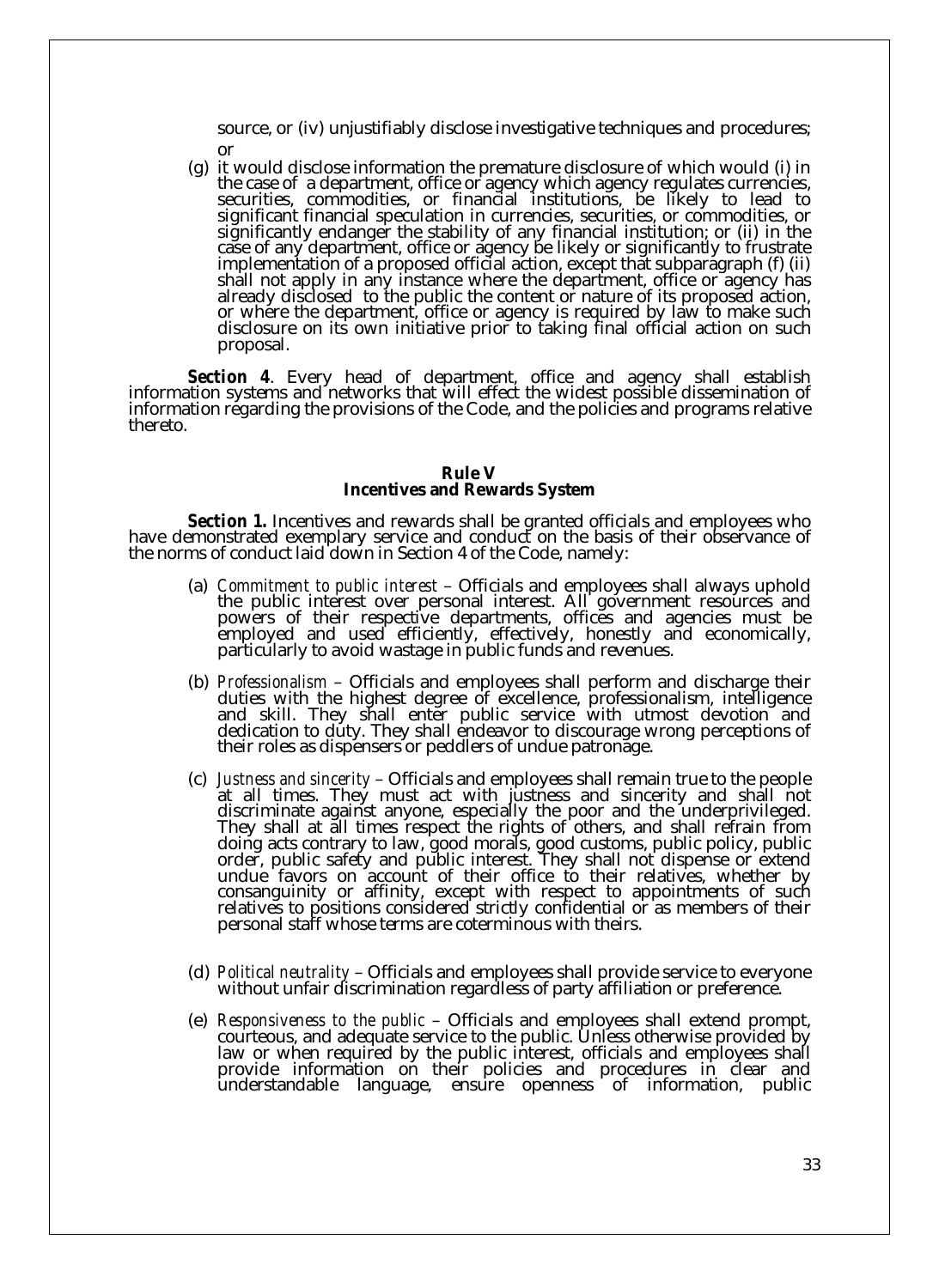consultations and hearings whenever appropriate, encourage suggestions, simplify and systematize policy, roles and procedures, avoid red tape and develop an understanding and appreciation of the socio-economic conditions prevailing in the country, especially in the depressed rural and urban areas.

- (f) *Nationalism and patriotism* Officials and employees shall at all times be loyal to the Republic and to the Filipino people, promote the use of locally produced goods, resources and technology and encourage appreciation and pride of country and people. They shall endeavor to maintain and defend Philippine sovereignty against foreign intrusion.
- (g) *Commitment to democracy* Officials and employees shall commit themselves to the democratic way of life and values, maintain the principle of public accountability and manifest by deeds the supremacy of civilian authority over the military. They shall at all times uphold the Constitution and put loyalty to country above loyalty to persons or party.
- (h) *Simple living* Officials and employees and their families shall lead modest lives appropriate to their positions and income. They shall not indulge in extravagant or ostentatious display of wealth in any form.

*Section 2.* The following criteria shall be considered in the conferment of awards:

- (a) Years of service;
- (b) Quality and consistency of performance;
- (c) Obscurity of the position;
- (d) Level of salary;
- (e) Unique and exemplary quality of achievement;
- (f) Risk or temptation inherent in the work; and
- (g) Any similar circumstances or considerations in favor of the particular awardee

*Section 3.* Incentives and rewards to government officials and employees of the year may take the form of any of the following, as may be determined by the Committee on Awards established under the Code:

- (a) Bonuses; or
- (b) Citations; or
- (c) Directorships in government-owned or controlled corporations; or
- (d) Local and foreign scholarship grants; or
- (e) Paid vacations; and
- (f) Automatic promotion to the next higher positions suitable to his qualifications and with commensurate salary: provided, that if there is no next higher position or it is not vacant, said position shall be included in the next budget of the office; except when the creation of a new position will result in distortion in the organizational structure of the department, office or agency. Where there is no next higher position immediately available, a salary increase equivalent to the next higher position shall be given and incorporated in the base pay. When a new position is created, that which is vacated shall be deemed abolished.

The grants of awards shall be governed by the merit, and fitness principle.

*Section 4.* (a) The system shall be administered by a Committee on Awards for Outstanding Public Officials and employees composed of :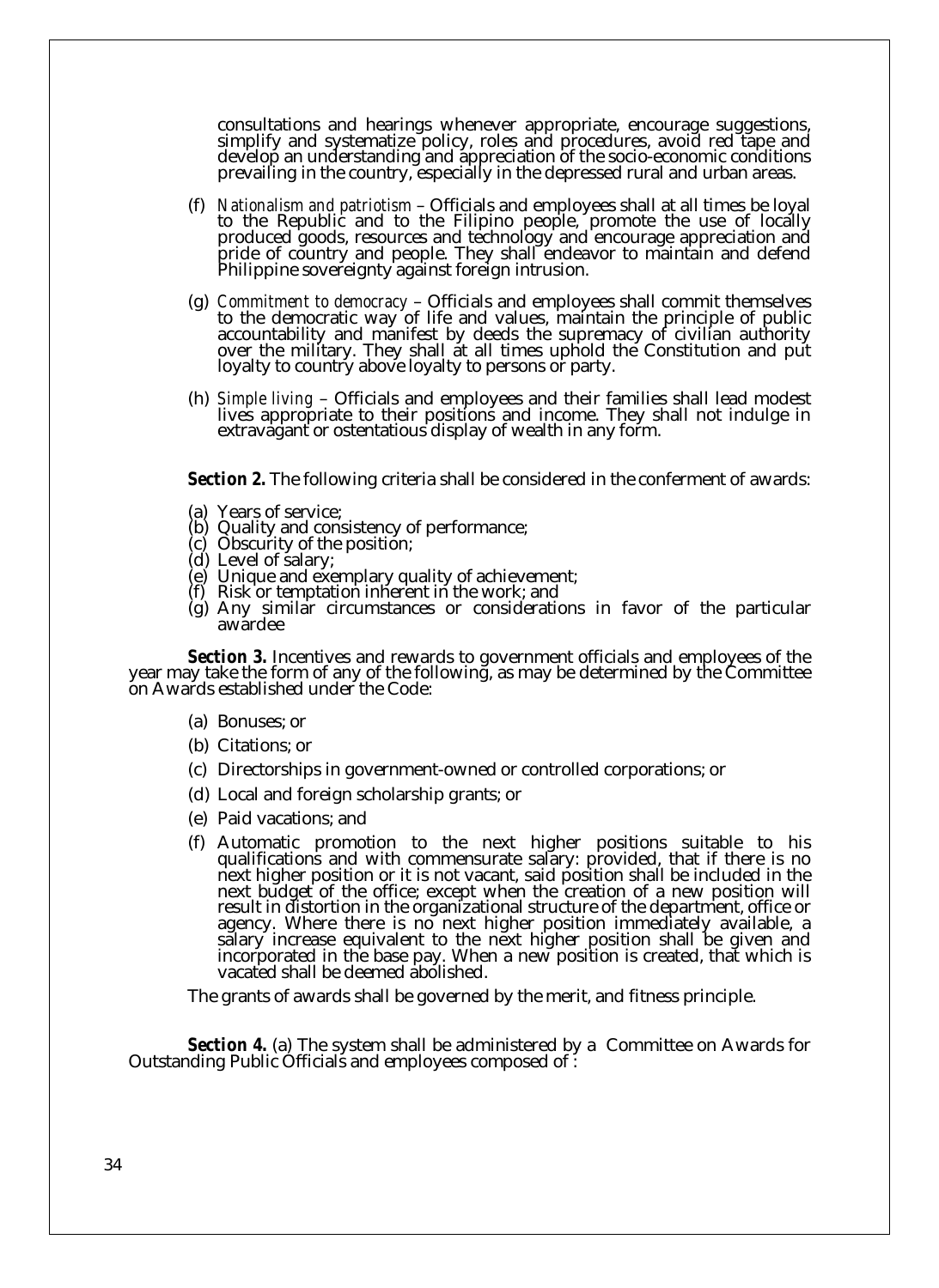| (1) Ombudsman                    | Co-Chairman |
|----------------------------------|-------------|
| (2) Chairman, CSC                | Co-Chairman |
| (3) Chairman, COA                | Member      |
| (4) Two (2) Government           |             |
| <b>Employees to be appointed</b> |             |
| by the President                 | Members     |

b) For this purpose, the Committee shall perform the following functions and responsibilities:

- (1) Conduct a periodic, continuing review of performance of officials and employees in all departments, offices and agencies;
- (2) Establish a system of annual incentives and rewards to the end that due recognition is given to officials and employees of outstanding merit on the basis of standards set forth in Section 2, Rule V hereof;
- (3) Determine the form of rewards to be granted;
- (4) Formulate and adopt its own rules to govern the conduct of its activities, which shall include guidelines for evaluating nominees, the mechanism for recognizing the awardees in public ceremonies and the creation of sub-committees;

c) In the evaluation of nominees, the Committee may be assisted by technical experts selected from the government and the private sectors.

*Section 5.* The Civil Service Commission shall provide secretariat service to the Committee.

*Section 6.* Nothing herein provided shall inhibit any department, office or agency from instituting its own rewards program in addition to those provided by, but not inconsistent with, these rules.

*Section 7.* The budget to cover all expenses in the implementation of this Rule shall be incorporated in the appropriations of the Civil Service Commission.

### **Rule VI**

## **Duties of Public Officials and Employees**

*Section 1.* As a general rule, when a request or petition, whether written or verbal, can be disposed of promptly and expeditiously, the official or employee in charge to whom the same is presented shall do so immediately, without discrimination, and in no case beyond fifteen (15) days from receipt of the request or petition.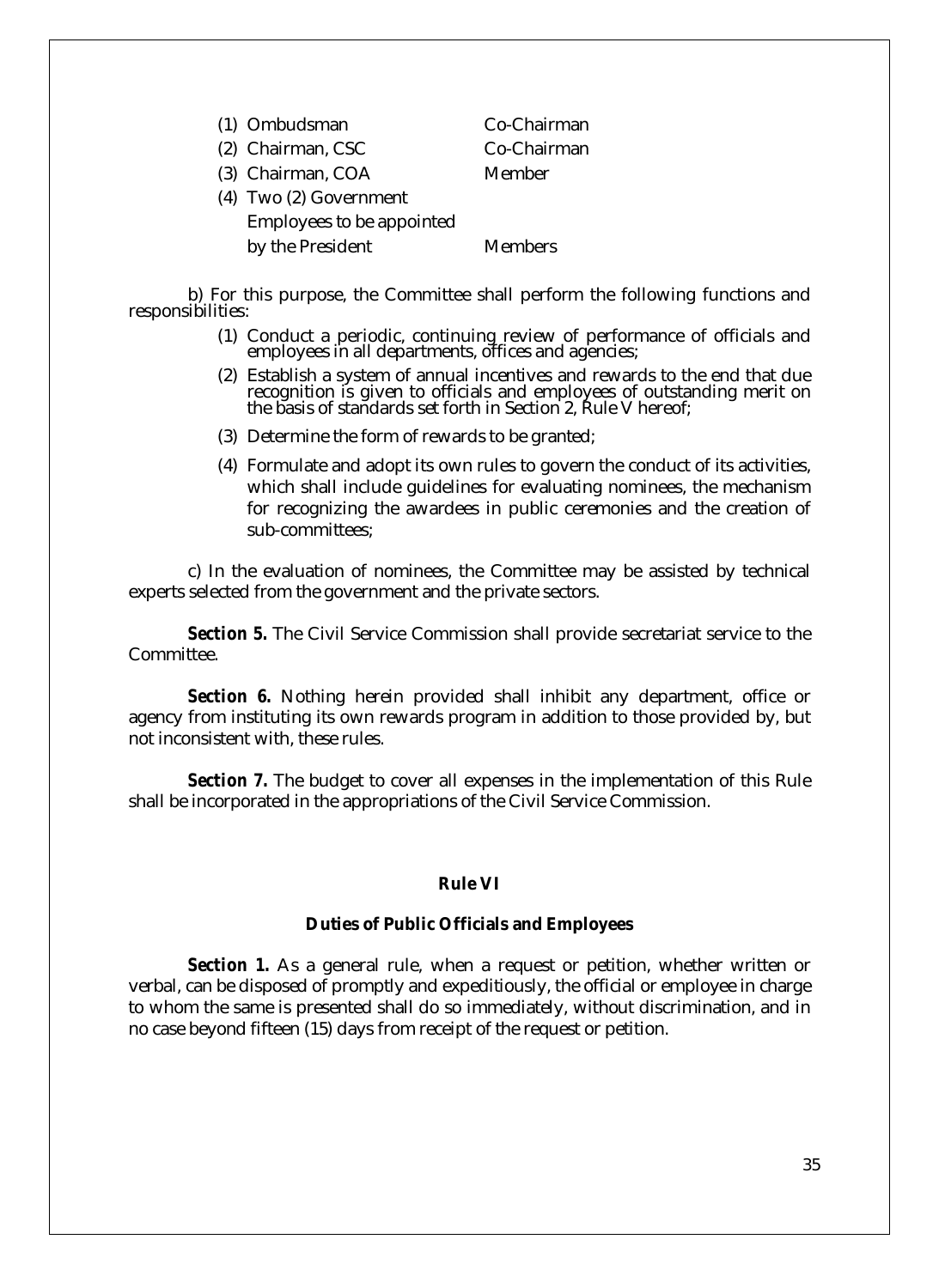*Section 2.* In departments, offices or agencies that are usually swamped with persons calling for a particular type of service, the head of the department, office or agency shall devise a mechanism so as to avoid long queues such as by giving each person a ticket number duly countersigned which shall specify the time and the date when the person, whose name and address shall be indicated, can be served without delay. Said person shall have the right to prompt service upon presentation of said ticket number.

*Section 3.* In case of written requests, petitions or motions, sent by means of letters, telegrams, or the like, the official or employee in charge shall act on the same within fifteen (15) working days from receipt thereof, provided that:

- (a) If the communication is within the jurisdiction of the office or agency, the official or employee must:
	- (1) Write a note or letter of acknowledgement where the matter is merely routinary or the action desired may be acted upon in the ordinary course of business of the department, office or agency, specifying the date when the matter will be disposed of and the name of the official or employee in charge thereof.
	- (2) Where the matter is non-routinary or the issues involved are not simple or ordinary, write a note or letter of acknowledgement, informing the interested party, petitioner or correspondent of the action to be taken or when such requests, petitions or motions can be acted upon. Where there is a need to submit additional information, requirements, or documents, the note or letter of acknowledgment shall so state, specifying reasonable period of time within which they should be submitted, and the name of the particular official or employee in charge thereof. When all the documents or requirements have been submitted to the satisfaction of the department, or office of agency concerned, the particular official or employee in charge shall inform the interested party, petitioner, or correspondent of the action to be taken and when such action or disposition can be expected, barring unforeseen circumstances.
- (b) If communication is outside its jurisdiction, the official or employee must:
	- (1) Refer the letter, petition, telegram, or verbal request to the proper department, office or agency.
	- (2) Acknowledge the communication by means of note or letter, informing the interested party, petitioner, or correspondent of the action taken and attaching a copy of the letter of referral to the proper department, office or agency.

The department, office and agency to which the letter, petition, telegram or verbal request was referred for appropriate action must take action in accordance with subsection (a), pars. 1 & 2 hereof.

The period of fifteen (15) days herein provided shall be counted from date of receipt of the written or verbal communication by the department, office or agency concerned.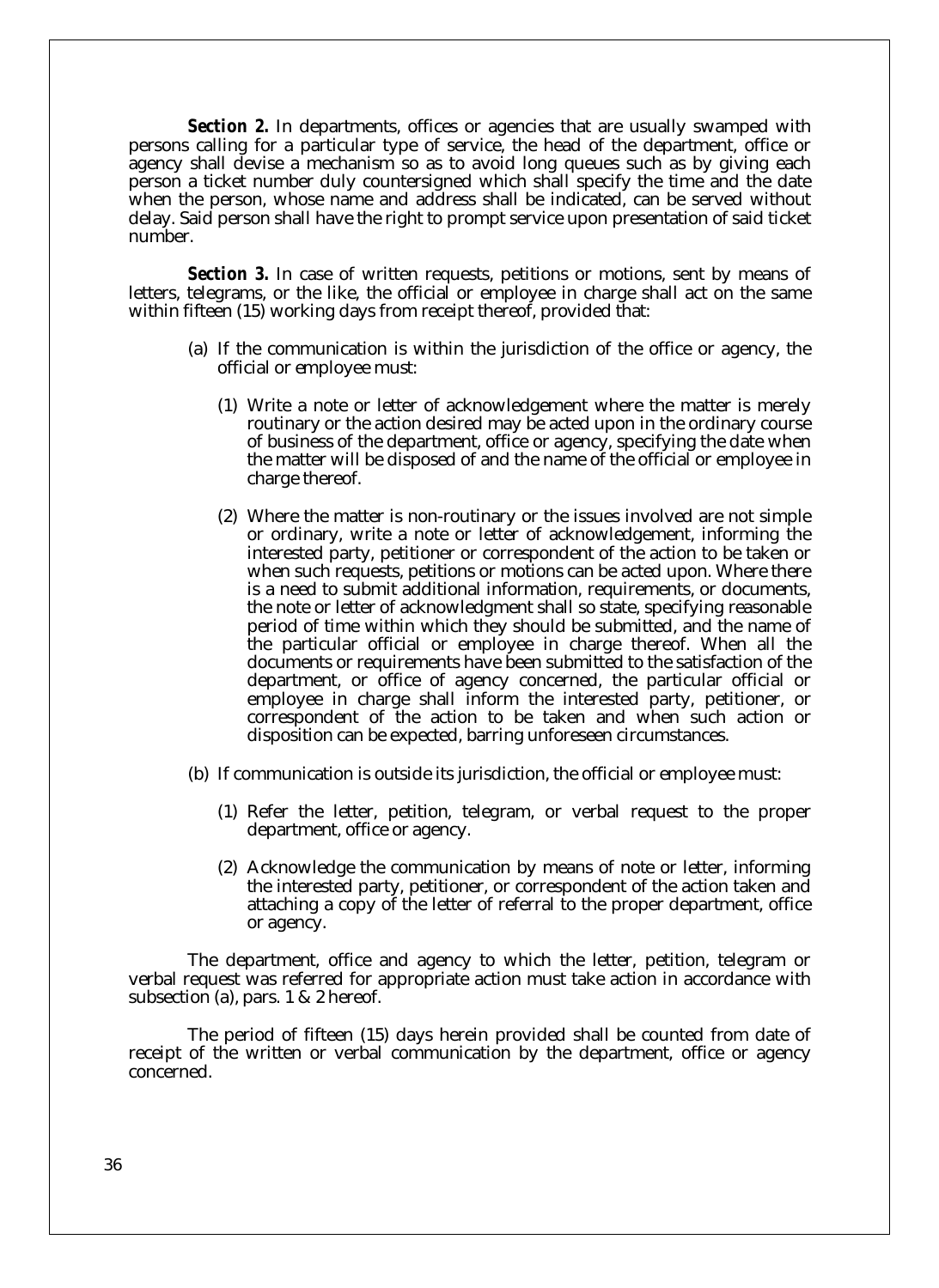*Section 4.* All official papers and documents must be processed and completed within a reasonable time from the preparation thereof. Reasonable time shall be determined in accordance with the following rules:

a) When the law or the applicable rule issued in accordance therewith prescribes a period within which a decision is to be rendered or an action taken, the same shall be followed.

b) When the law or the applicable rule issued in accordance therewith does not prescribe a period, the head of the department, office or agency shall issue rules and regulations prescribing, among other things, what is reasonable time, taking into account the following factors:

- (1) Nature, simplicity or complexity of the subject matter of the official papers or documents processed by said department, office or agency;
- (2) Completeness or inadequacy of requirements or of data and information necessary for decision or action;
- (3) Lack of resources caused by circumstances beyond the control of the department, office or agency or official or employee concerned;
- (4) Legal constraints such as restraining orders and injunctions issued by proper judicial, quasi-judicial or administrative authorities;
- (5) Fault, failure or negligence of the party concerned which renders decision or action not possible or premature; and
- (6) Fortuitous events or force majeure.

*Section 5.* Except as otherwise provided by law or regulation, and as far as practicable, any written action or decision must contain not more than three (3) initials or signatures. In the absence of the duly authorized signatory, the official next-in-rank or officer-in-charge or the person duly authorized shall sign for and in his behalf.

The head of the department, office or agency shall prescribe, through an appropriate office order, the rules on the proper authority to sign in the absence of the regular signatory, as follows:

- (1) If there is only one official next in rank, he shall automatically be the signatory.
- (2) If there are two or more officials next in rank, the appropriate office order shall prescribe the order of priority among the officials next in rank within the same organizational unit; or
- (3) If there is no official next in rank present and available, the head of the department, office or agency shall designate an officer-in-charge from among those next lower in rank in the same organizational unit.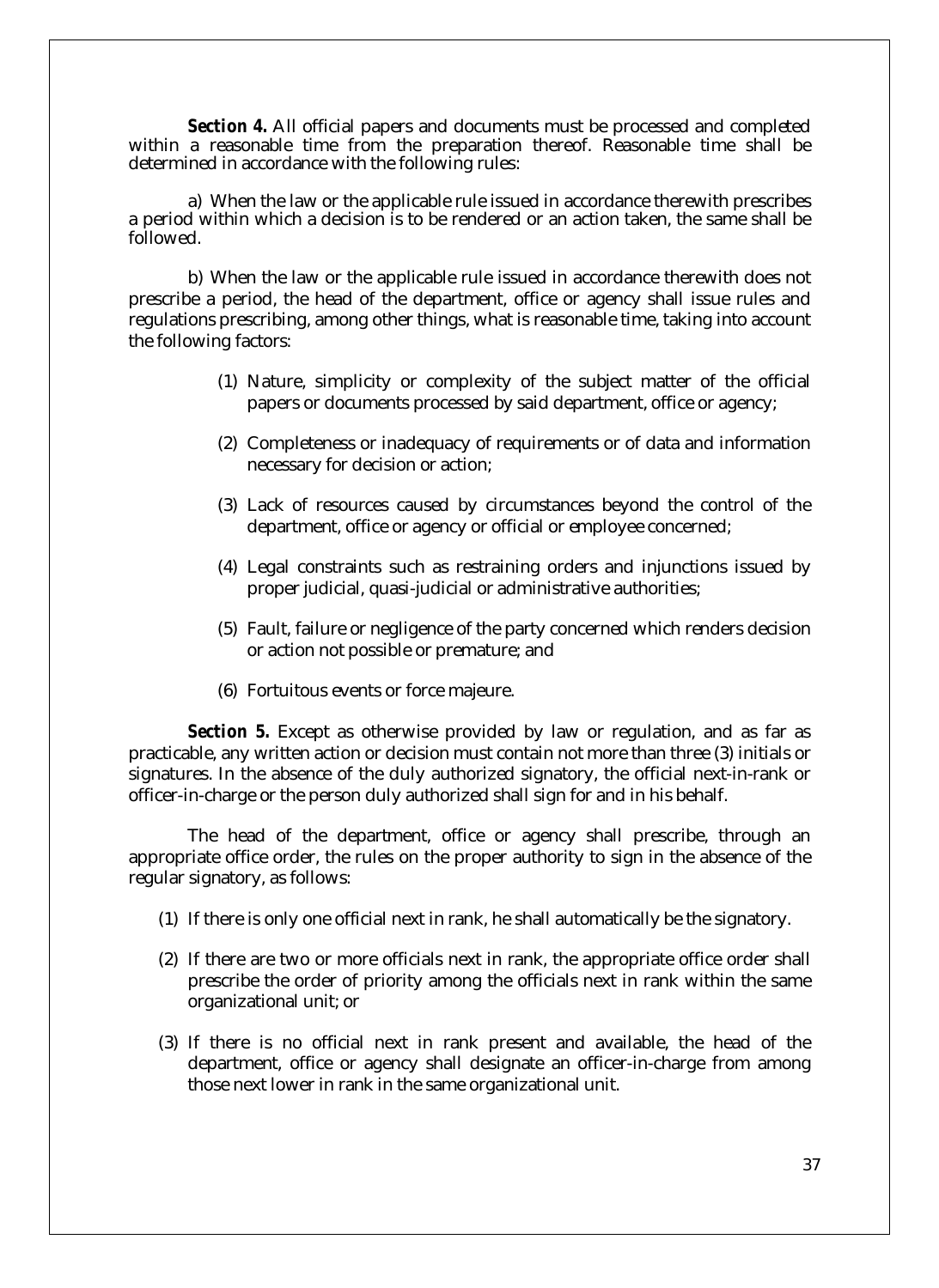*Section 6.* All public documents must be made accessible to, and readily available for inspection by, the public during office hours, except those provided in Section 3, Rule IV.

*Section 7.* All heads or other responsible officers of departments, offices and agencies of the government and government-owned or controlled corporation shall, within forty five (45) working days from the end of the year, render a full and complete report of performance and accomplishments, as prescribed by existing laws and regulations.

Another report of compliance with the provisions of the Code and these Rules shall be prepared and submitted to the Civil Service Commission. The Commission may require officials to provide additional information or furnish documents, if necessary.

*Section 8.* Officials and employees and their families shall lead modest and simple lives appropriate to their position and income. They shall not indulge in extravagant or ostentatious display of wealth in any form.

Basically, modest and simple living means maintaining a standard of living within the public official or employee's visible means of income as correctly disclosed in his income tax returns, annual statement of assets, liabilities and net worth and other documents relating to financial and business interests and connections.

Public funds and property for official use and purpose shall be utilized with the diligence of a good father of a family.

## **Rule VII**

#### **Public Disclosure**

*Section 1.* Every official and employee, except those who serve in an official honorary capacity, without service credit or pay, temporary laborers and casual or temporary and contractual workers, shall file under oath their statements of assets, liabilities and networth and a disclosure of business interest and financial connections including those of their spouses and unmarried children under eighteen (18) years of age living in their households, in the prescribed form, Annex A.

- a) Contents of Statement
	- 1) The Statements of Assets and Liabilities and Net Worth shall contain information on the following:
		- (a) real property, its improvements, acquisition costs, assessed value, and current fair market value;
		- (b) personal property and acquisition cost;
		- (c) all other assets such as investments, cash on hand or in banks, stock, bonds , and the like; and
		- (d) all financial liabilities, both current and long term.
	- 2) The Disclosure of Business Interest and Financial Connections shall contain information on any existing interest in, or any existing connection with, any business enterprises or entities, whether as proprietor, investor,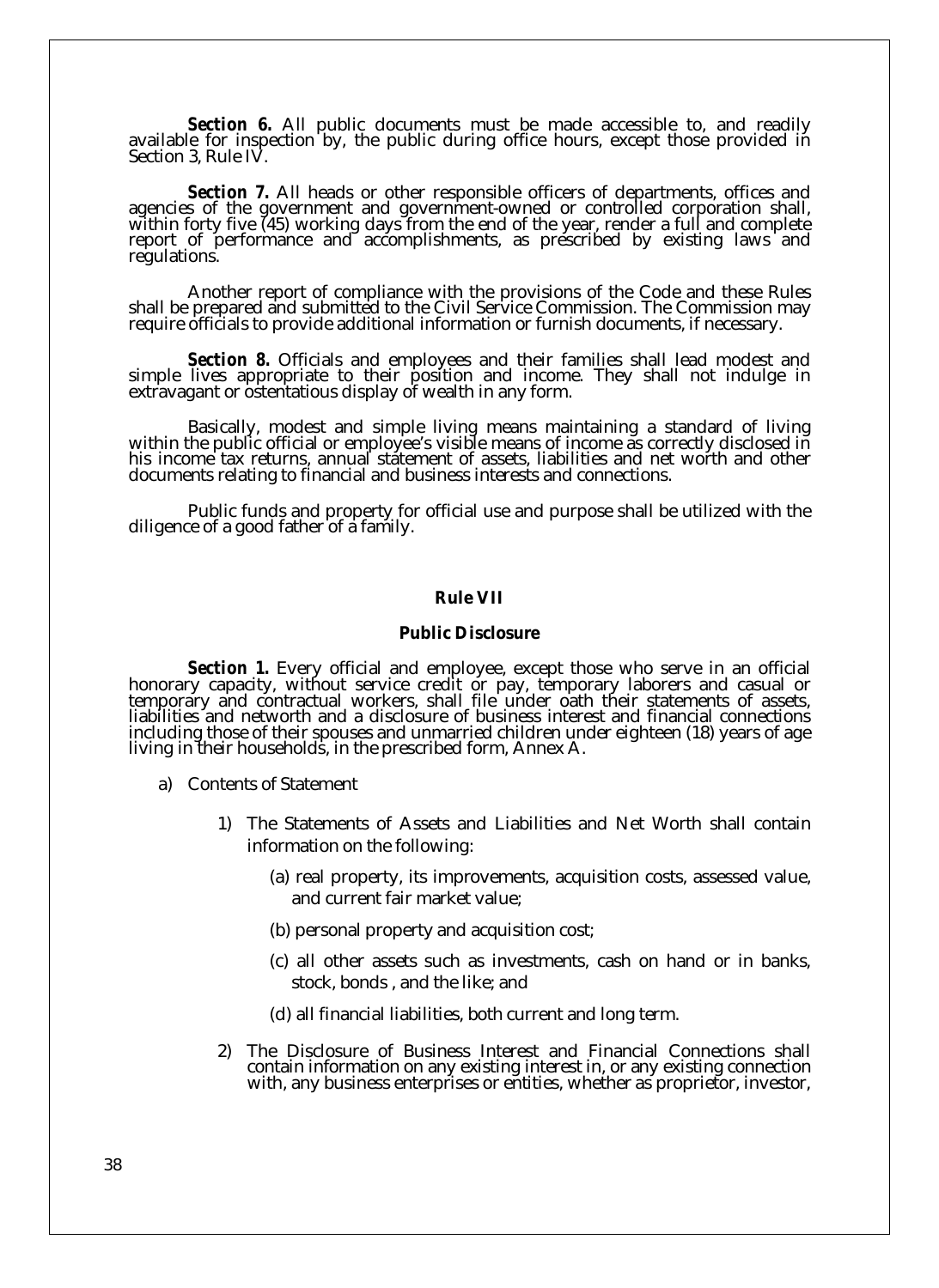promoter, partner, shareholder, officer, managing director, executive, creditor, lawyer, legal consultant or adviser, financial or business consultant, accountant, auditor, and the like, the name and addresses of the business enterprises or entities, the dates when such interests or connections were established, and such other details as will show the nature of the interests of connections.

b) When to File

The above documents under the Code must be filed:

- (1) Within thirty (30) days after assumption of office, statements of which must be reckoned as of his first day of service.
- (2) On or before April 30 of every year thereafter, statements of which must be reckoned as of the end of the preceding year; or
- (3) Within thirty (30) days after separation from the service, statements of which must be reckoned as of his last day of office.
- c) Where to File

The Statements of Assets, Liabilities and Net Worth and the Disclosure of Business Interest and Financial Connections shall be filed by the:

- (1) President, Vice-President and Constitutional Officials, with the National Office of the Ombudsman;
- (2) Senators and Congressmen, with the Secretaries of the Senate and the House of Representatives, respectively; Justices, with the Clerk of Court of the Supreme Court; Judges, with the Court Administrator; and national executive officials such as Members of the Cabinet, Undersecretaries and Assistant Secretaries, including the foreign service and heads of government-owned or controlled corporations with original charters and their subsidiaries and state colleges and universities with the Office of the President;
- (3) Regional and local officials and employees, both appointive and elective, including other officials and employees of government-owned or controlled corporations and their subsidiaries and state colleges and universities, with the Deputy Ombudsman in their respective regions;
- (4) Officers of the Armed Forces from the rank of Colonel or Naval Captain, with the Office of the President, and those below said ranks, with the Deputy Ombudsman in their respective regions;
- (5) All other officials and employees defined in Republic Act No. 3019, as amended with the Civil Service Commission.

A copy of said statements shall also be filed with their respective departments, offices or agencies.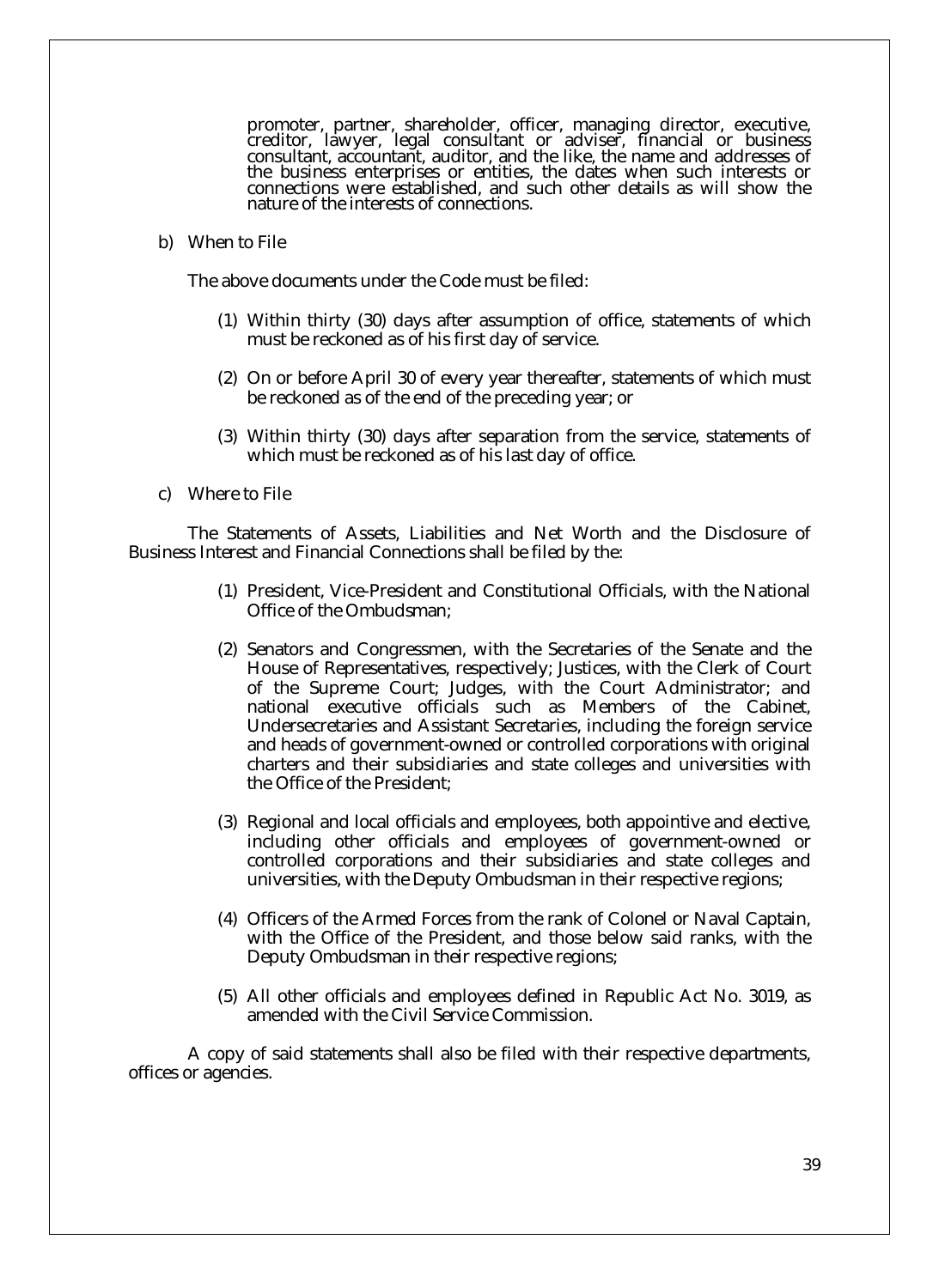(d) All Statements of Assets, Liabilities and Networth, as of December 31,1998, now on file with their respective agencies shall constitute sufficient compliance with the requirements of the Code and they shall be required to accomplish and file the new form as prescribed in these Rules on or before April 30,1990, and every year thereafter.

(e) Every official and employee shall also execute , within thirty (30) days from date of their assumption of office, the necessary authority in favor of the Ombudsman to obtain, from all the appropriate government agencies, including the Bureau of Internal Revenue, such documents as may show their assets, liabilities, net worth, and also their business interests, and financial connections in previous years, including, if possible, the year when they first assumed any office in the government.

(f) Married couples who are both public officials or employees may file the required statements jointly or separately.

*Section 2.* Every official or employee shall identify and disclose under oath to the best of his knowledge and information, his relatives in the government , up to the fourth civil degree of relationship, either of consanguinity or affinity, including bilas, inso , and balae, in the prescribed form, Annex A, which shall be filed; (a) within thirty (30) days after assumption of office, the information contained therein must be reckoned as of his first day of office;(b) on or before April 30 of every year thereafter, the information contained therein must be reckoned as of the end of the preceding year; or (c) within thirty (30) days after separation from the service, the information contained therein must be reckoned as of his last day of office.

*Section 3.* (a) Any and all statements filed in accordance with the preceding sections shall be made available for public inspection at reasonable hours;

(b) Such statements shall be made available for copying or reproduction after ten (10) working days from the time they are filed as required by law unless extended for meritorious reasons.

(c) Any duly authorized person requesting a copy of a statement shall be required to pay a reasonable fee as may be determined and prescribed by the Civil Service Commission to cover the cost of reproduction and mailing of such statement, as well as the cost of certification.

(d) Any statement filed under the Code shall be available to the public, subject to the foregoing limitations, for a period of ten (10) years after receipt of the statement. The statement may be destroyed after such period unless needed in an on-going investigation.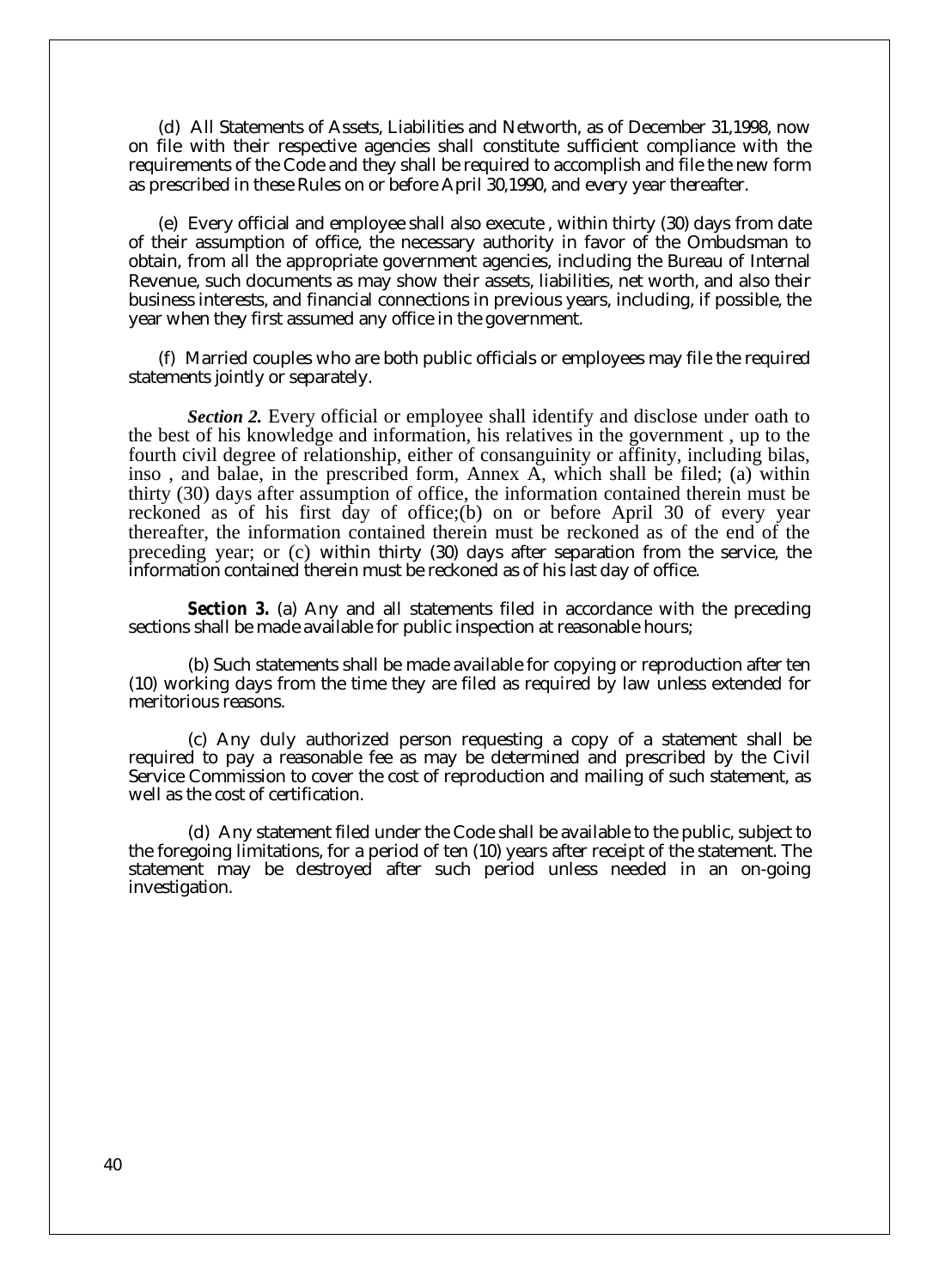## **Rule VIII**

#### **Review and Compliance Procedure**

*Section 1.* The following shall have the authority to establish compliance procedures for the review of statements to determine whether said statements have been properly accomplished:

(a) In the case of Congress, the designated committees of both Houses of Congress subject to approval by the affirmative vote of the majority of the particular House concerned;

(b) In the case of the Executive Department, the heads of the departments, offices and agencies insofar as their respective departments, offices and agencies are concerned subject to approval of the Secretary of Justice.

(c) In the case of the Judicial Department, the Chief Justice of the Supreme Court; and

(d) In the case of the Constitutional Commissions and other Constitutional Offices, the respective Chairman and members thereof; in the case of the Office of the Ombudsman, the Ombudsman.

The above official shall likewise have the authority to render any opinion interpreting the provisions on the review and compliance procedures in the filing of statements of assets, liabilities, net worth and disclosure of information.

In the event said authorities determine that a statement is not properly filed, they shall inform the reporting individual and direct him to take the necessary corrective action.

The individual to whom an opinion is rendered, and any other individual involved in a similar factual situation, and who, after issuance of the opinion acts in good faith in accordance with it shall not be subject to any sanction provided in the Code.

## **Rule IX**

### **Conflict of Interest and Divestment**

**Section 1**. (a) An official or employee shall avoid conflict of interest at all times.

(b) Conflict of Interest occurs:

- (1) When the official or employee is:
- a) a substantial stockholder; or
- b) a member of the Board of Directors; or
- c) an officer of the corporation; or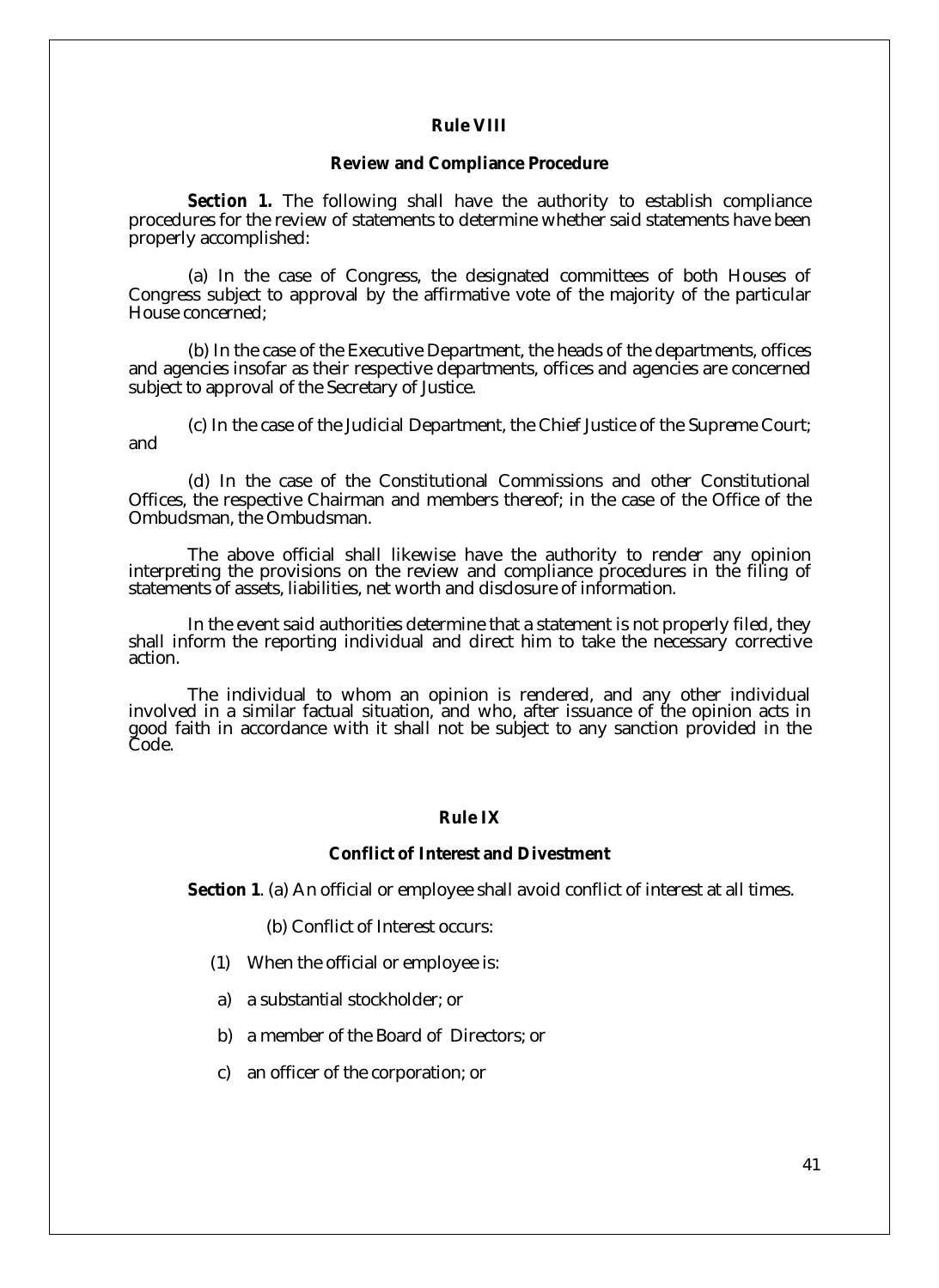- d) an owner or has substantial interest in a business; or
- e) a partner in a partnership; and
- (2) The interest of such corporation or business, or his rights or duties therein, are opposed to or affected by the faithful performance of official duty.

(c) A substantial stockholder is any person who owns, directly or indirectly, shares of stock sufficient to elect a director of a corporation. This term shall also apply to the parties to a voting trust.

(d) A voting trust means an agreement in writing between one or more stockholders of a stock corporation for the purpose of conferring upon a trustee or trustees the right to vote and the other rights pertaining the shares for certain periods and subject to such other conditions provided for in the Corporation Law.

*Section 2.* (a) When a conflict of interest arises, the official or employee involved shall resign from his position in any private business enterprise within thirty (30) days from his assumption of office and/or divest himself of his share-holdings interest within sixty (60) days from such assumption. For those who are already in the service, and conflict of interest arises, the officer or employee must resign from his position in the private business enterprise and/or divest himself of his shareholdings or interest within the periods herein-above provided, reckoned from the date when the conflict of interest had arisen. The same rule shall apply where the public official or employee is a partner in a partnership.

(b) If the conditions in Section 1 (b) concur, divestment shall be mandatory for any official or employee even if he has resigned from his position in any private business enterprise.

(c) Divestment shall be to a person or persons other than his spouse and relatives within the fourth civil degree of consanguinity or affinity.

(d) The requirements for divestment shall not apply to those specifically authorized by law and those who served the government in an honorary capacity nor to laborers and casual or temporary workers.

## **Rule X**

#### **Grounds for Administrative Disciplinary Action**

*Section 1.* In addition to the grounds for administrative disciplinary action prescribed under existing laws, the acts and omissions of any official or employee, whether or not he holds office or employment in a casual, temporary, hold-over, permanent or regular capacity, declared unlawful or prohibited by the Code, shall constitute the grounds for administrative disciplinary action, and without prejudice to criminal and civil liabilities provided herein, such as:

(a) Directly or indirectly having financial and material interest in any transaction requiring the approval of his office. Financial and material interest is defined as a pecuniary or proprietary interest by which a person will gain or lose something;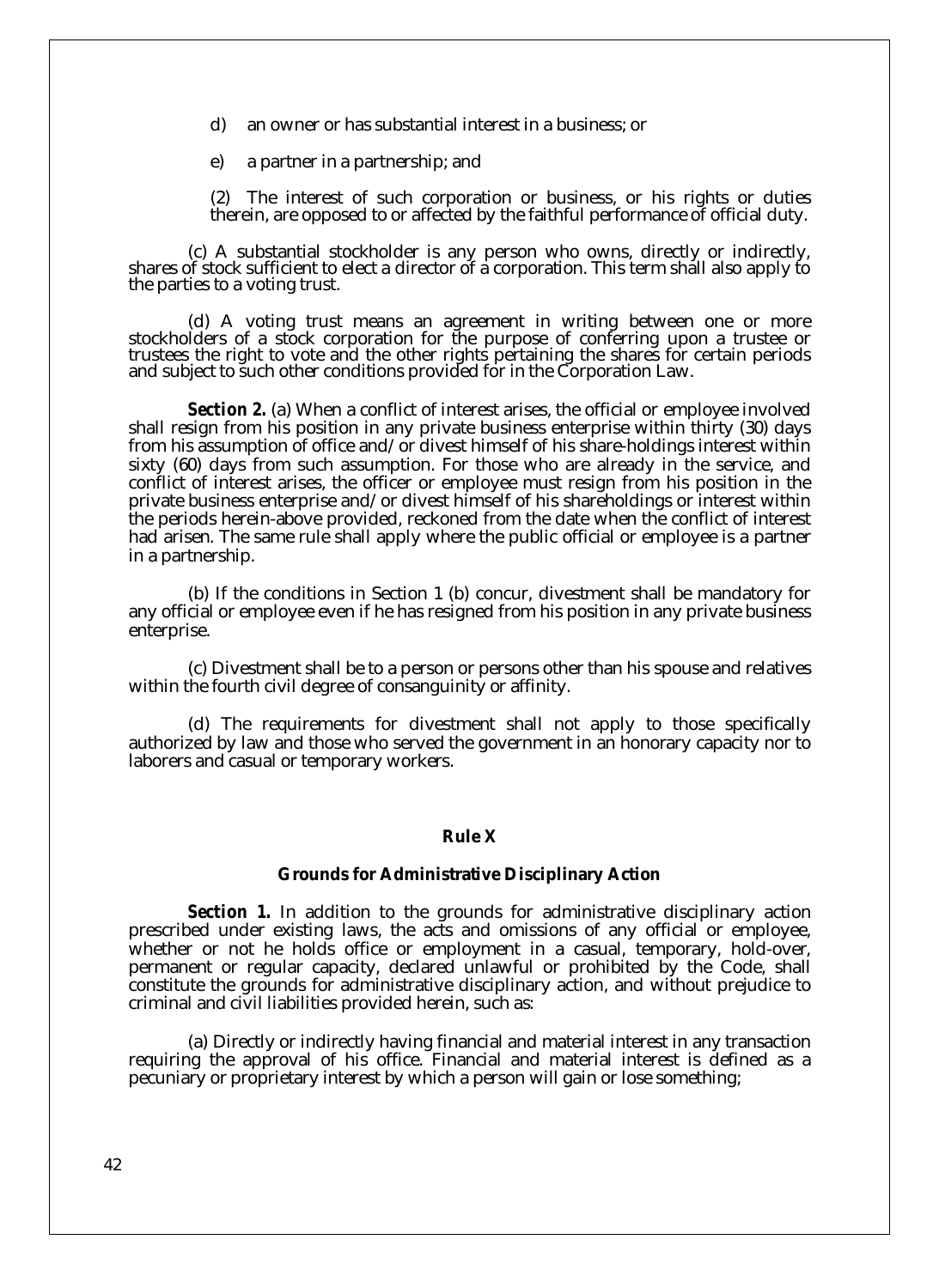(b) Owning, controlling, managing or accepting employment as officer, employee, consultant, counsel, broker, agent, trustee, or nominee in any private enterprise regulated, supervised or licensed by his office, unless expressly allowed by law;

(c) Engaging in the private practice of his profession unless authorized by the Constitution, law or regulation, provided that such practice will not conflict or tend to conflict with his official functions;

(d) Recommending any person to any position in a private enterprise which has a regular or pending official transaction with his office, unless such recommendation or referral is mandated by (1) law, or (2) international agreements, commitment and obligation, or as part of the functions of his office;

These acts shall continue to be prohibited for a period of one (1) year after resignation, retirement, or separation from public office, except in the case of paragraph (c) above, but the professional concerned cannot practice his profession in connection with any matter before the office he used to be with, within one year after such resignation, retirement, or separation, provided that any violation hereof shall be a ground for administrative disciplinary action upon re-entry to the government service.

e) Disclosing or misusing confidential or classified information officially known to him by reason of his office and not made available to the public, to further his private interests or give undue advantage to anyone, or to prejudice the public interest;

(f) Soliciting or accepting, directly or indirectly, any gift, gratuity, favor, entertainment, loan or anything of monetary value which in the course of his official duties or in connection with any operation being regulated by, or any transaction which may be affected by the functions of, his office. The propriety or impropriety of the foregoing shall be determined by its value, kinship or relationship between giver and receiver and the motivation. A thing of monetary value is one which is evidently or manifestly excessive by its very nature.

Gift refers to a thing or a right disposed of gratuitously, or any act of liberality, in favor of another who accepts it, and shall include a simulated sale or an ostensibly onerous disposition thereof.

Loan covers simple loan and *commodatum* as well as guarantees, financing arrangement or accommodation intended to ensure its approval. *Commodatum* refers to a contract whereby one of the parties delivers to another something not consumable so that the latter may use the same for a certain time and return it.

This prohibition shall not include:

(1) Unsolicited gift of nominal or insignificant value not given in anticipation of, or in exchange for, a favor from a public official or employee or given after the transaction is completed, or service is rendered. As to what is a gift of nominal value will depend on the circumstances of each case taking into account the salary of the official or employee, the frequency or infrequency of the giving, the expectation of benefits, and other similar factors.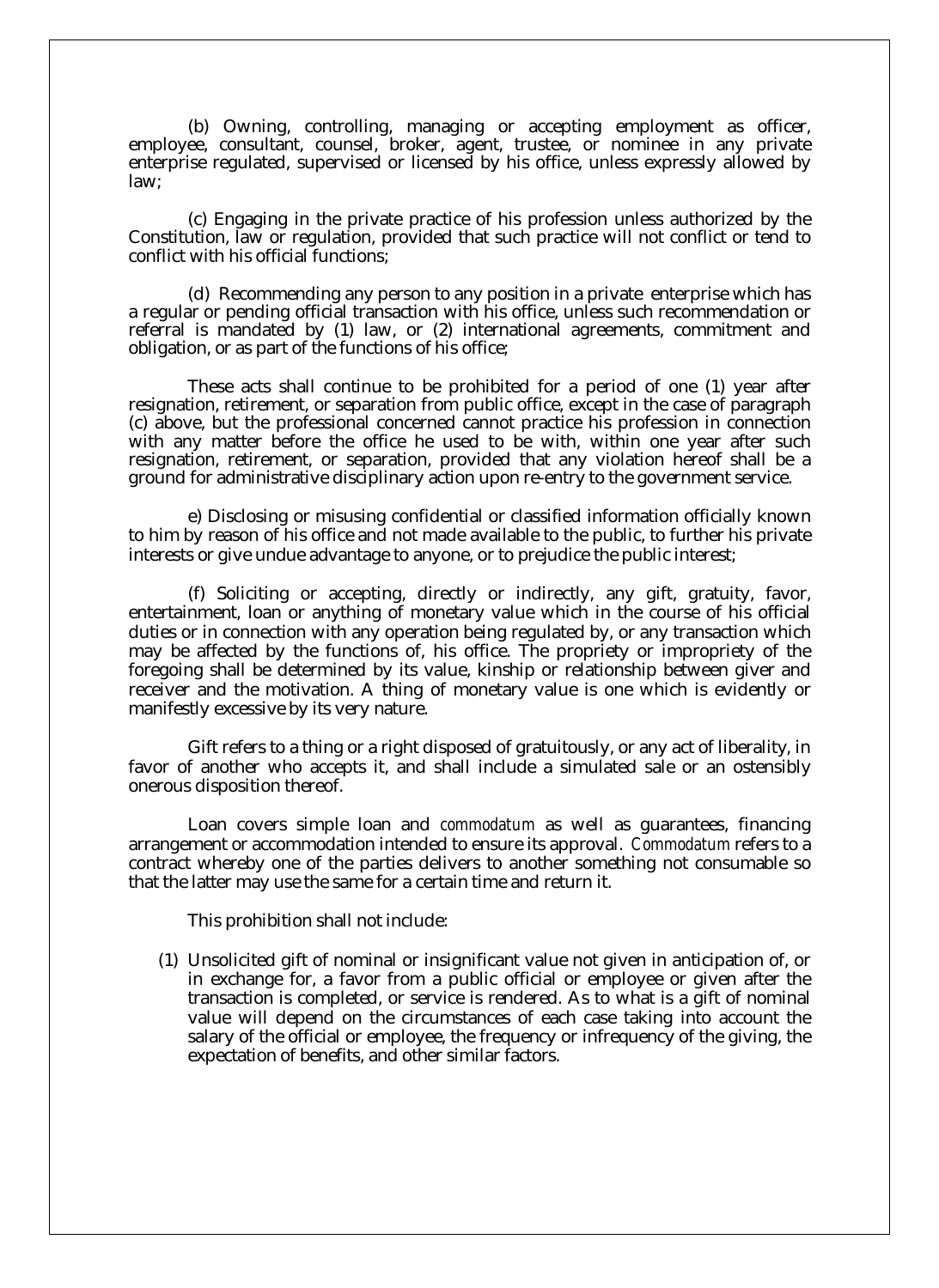- (2) A gift from a member of his family or relative as defined in the Code on the occasion of a family celebration, and without any expectation of pecuniary gain or benefit.
- (3) Nominal donations from persons with no regular, pending, or expected transactions with the department, office or agency with which the official or employee is connected, and without any expectation of pecuniary gain or benefits.
- (4) Donations coming from private organizations whether local or foreign, which are considered and accepted as humanitarian and altruistic in purpose and mission.
- (5) Donations from government to government entities.

As to gift or grants from foreign governments, the Congress consents to:

- (i) The acceptance and retention by public official or employee of a gift of nominal value tendered and received as a souvenir or mark of courtesy;
- (ii) The acceptance by a public official or employee of a gift in the nature of a scholarship or fellowship grant or medical treatment; or
- (iii) The acceptance by a public official or employee of travel grant or expense for travel taking place entirely outside the Philippines (such as allowances, transportation, food and lodging) of more than nominal value if such acceptance is appropriate or consistent with the interest of the Philippines, and permitted by the head of office, branch, or agency to which he belongs.

Nothing in the Code shall be construed to restrict or prohibit any educational scientific or cultural exchange programs subject to national security requirements.

(g) Obtaining or using any statement filed under the Code for any purpose contrary to morals or public policy or any commercial purpose other than by news and communications media for dissemination to the general public;

(h) Unfair discrimination in rendering public service due to party affiliation or preference;

(i) Disloyalty to the Republic of the Philippines and to the Filipino people;

(j) Failure to act promptly on letters and request within fifteen (15) days from receipt, except as otherwise provided in these Rules.

(k) Failure to process documents and complete action on documents and papers within a reasonable time from preparation thereof, except as otherwise provided in these Rules;

(l) Failure to attend to anyone who wants to avail himself of the services of the office, or to act promptly and expeditiously on public personal transactions;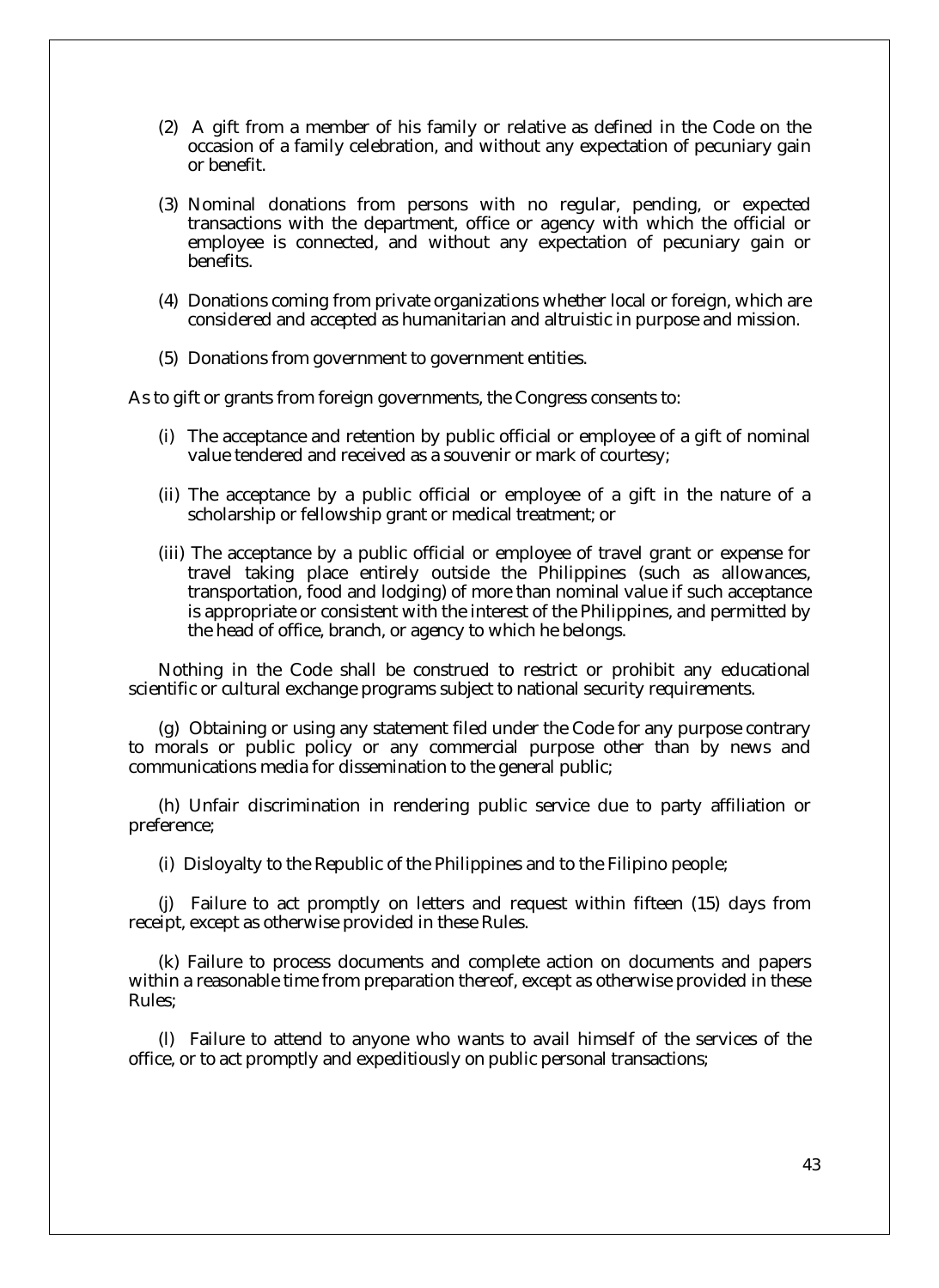(m) Failure to file a sworn statements of assets, liabilities and net worth, and disclosure of business interests and financial connections; and

(n) Failure to resign from his position in the private business enterprise within thirty (30) days from assumption of public office when conflict of interest arises, and/or failure to divest himself of his shareholdings or interests in private business enterprise within sixty (60) days from such assumption of public office when conflict of interest arises,: Provided however, that for those who are already in the service and a conflict of interest arises, the official or employee must either resign or divest himself of said interests within the periods here-in above provided, reckoned from the date when the conflict of interest had arisen.

## **Rule XI**

#### **Penalties**

*Section 1.* Any official or employee regardless of whether or not he holds office or employment in a casual, temporary, holdover, permanent or regular capacity, committing any violation of the Code shall be punished with a fine not exceeding the equivalent of six (6) months salary or suspension not exceeding one (1) year, or removal depending on the gravity of the offense after due notice and hearing by the appropriate body or agency. If the violation is punishable by a heavier penalty under another law, he shall be prosecuted under the latter statute. Violations of Section 7, 8, or 9 of the Code shall be punishable with imprisonment not exceeding five (5) years, or a fine not exceeding five thousand pesos (P5,000.00) or both, and, in the discretion of the court of competent jurisdiction, disqualification to hold public office.

Any violation hereof proven in a proper administrative proceeding shall be sufficient cause for removal or dismissal of an official employee, even if no criminal prosecution is instituted against him.

Private individuals who participate in conspiracy as co-principals, accomplices or accessories, with officials or employees, in violation of the Code, shall be subject to the same penal liabilities as the officials or employees and shall be tried jointly with them.

The official or employee concerned may bring an action against any person who obtains or uses a report for any purpose prohibited by Section 8 (d) of the Code. The Court in which such action is brought may assess against such person a penalty in any amount not to exceed twenty-five thousand pesos (P25,000.00). If another sanction hereunder or under any other law is heavier, the latter shall apply.

*Section 2.* Administrative proceedings for violation of these Rules shall be in accordance with the Civil Service Law and Rules.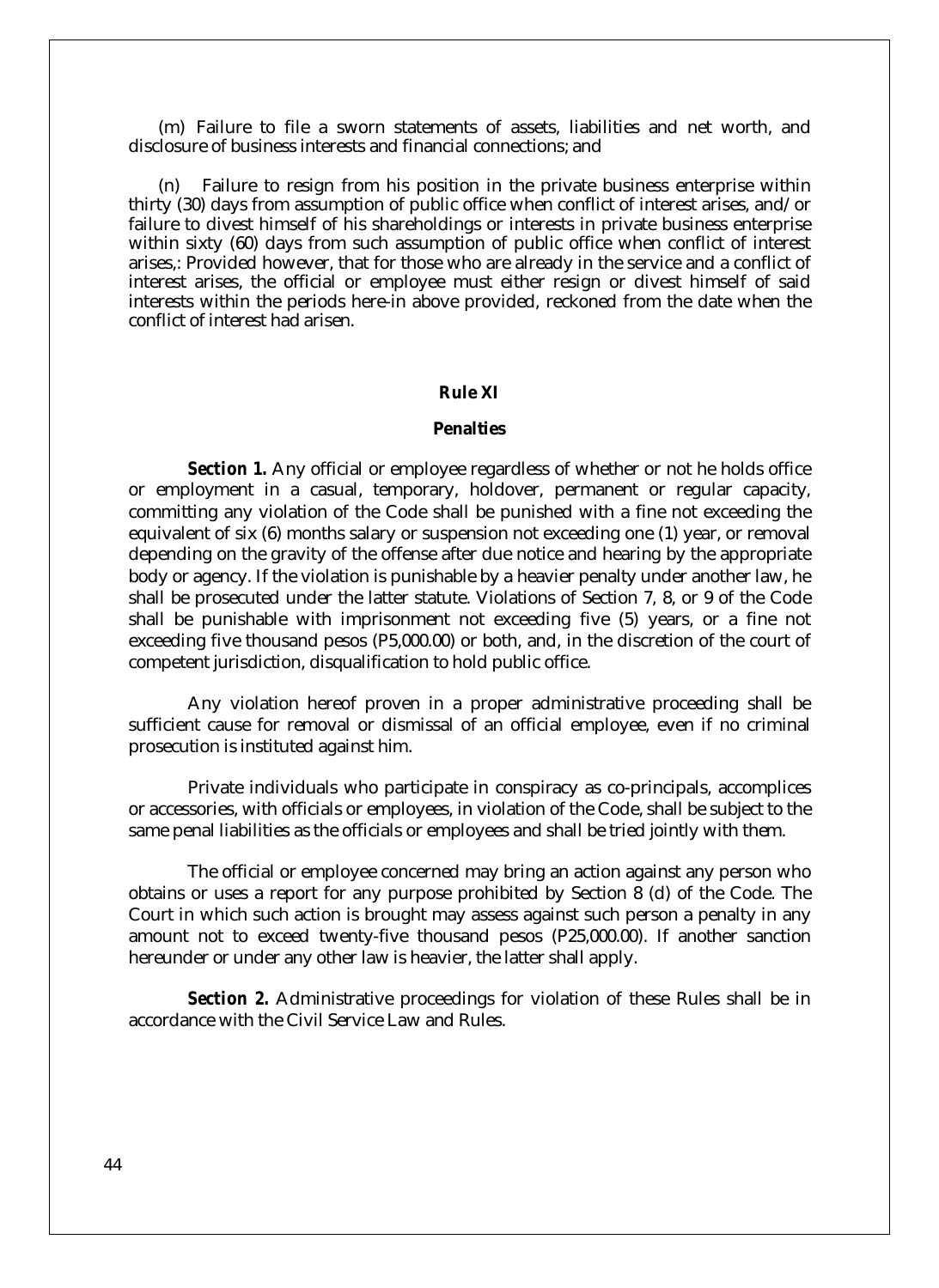## **Rule XII**

### **Free Voluntary Service**

*Section 1.* (a) Free voluntary service refers to services rendered by persons who are in government without pay or compensation.

b) The requirements of free voluntary service are as follows:

- (1) Issuance of an appropriate document;
- (2) Fitness and suitability for the duties and responsibilities of the particular position;
- (3) Compliance with the rule on nepotism

c) The following are the functions or services that volunteers can perform:

- (1) Advisory;
- (2) Consultancy or counseling;
- (3) Recommendatory;
- (4) Professional Services;
- (5) Staff work such as planning or research; or
- (6) Humanitarian

d) Those who render free voluntary service to the government are covered by the following:

- 1) Laws on rewards and incentives;
- 2) Norms of conduct and ethical standards;
- 3) Duties and obligations of public officers and employees;
- 4) Prohibitions and sanctions enumerated in these Rules; and
- 5) Civil and criminal liability

e) Those who render free voluntary service are, however, exempted from the filing of statements of assets, liabilities and networth and financial disclosures, the requirement on divestment and the appropriate eligibility requirement, for their designations, and shall not enjoy security of tenure.

Unless otherwise provided in the terms of their designations, volunteers are prohibited from:

- (1) Exercising supervisory functions over personnel;
- (2) Exercising functions of positions involving national security;
- (3) Having access to confidential or classified information unless authorized by proper authorities;